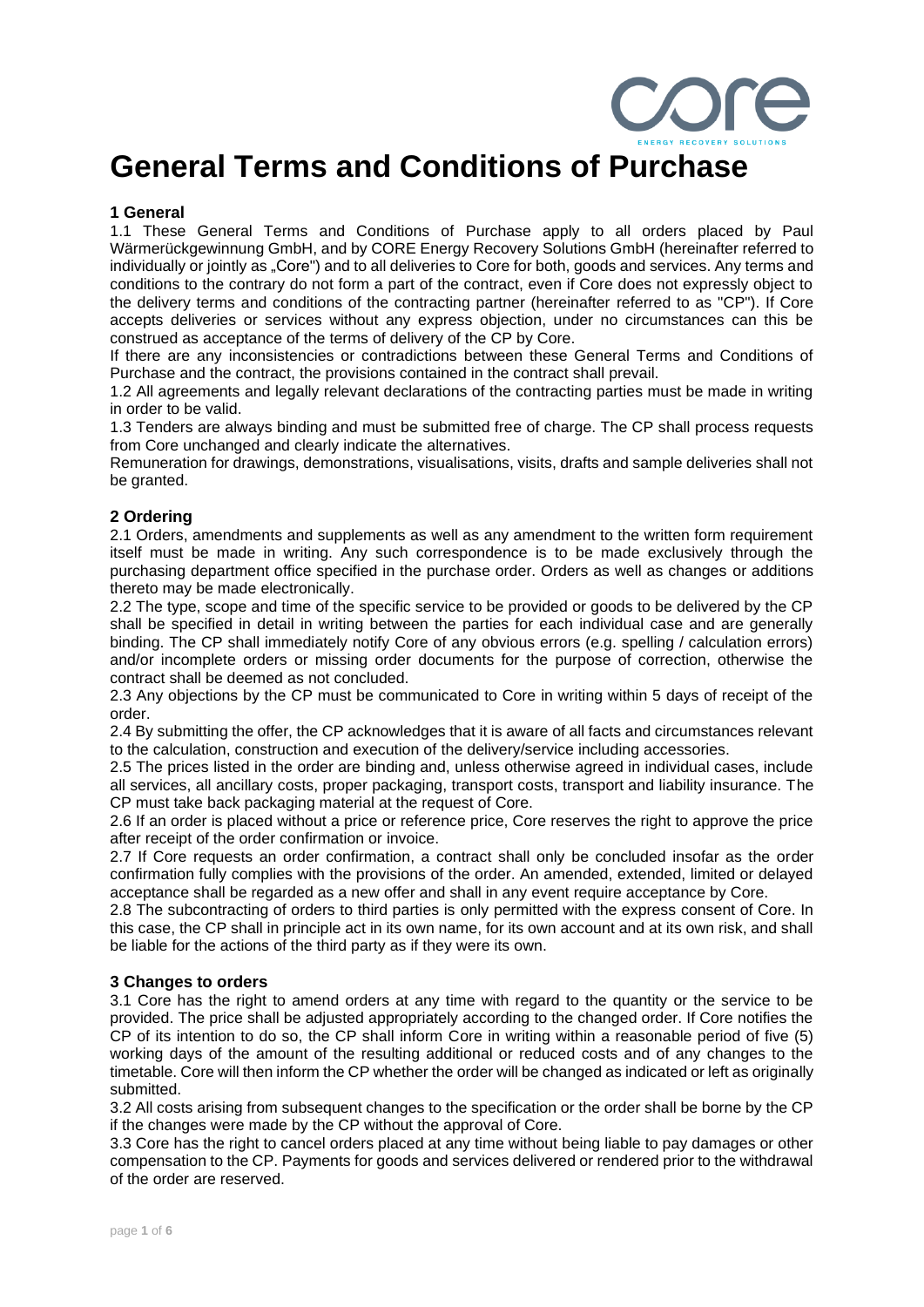

## **4 Documentation**

4.1 Any documents provided by Core, such as drawings, models and samples, etc., remain the property of Core. They are to be used by the CP exclusively to serve the interests of Core. Such documents may not be used in any form or brought to the attention of third parties without the express written consent of Core.

4.2 All documents shall be returned to Core immediately upon request; the CP has no right of retention. 4.3 The CP shall, in good time before fabrication or provision of the delivery, submit all the important technical documents to Core, such as drawings with main dimensions, material lists, plans, diagrams, test specifications, etc., in duplicate and in binding form for review and comment. Presentation and approval of the documents by Core shall not release the CP from the responsibility of complying with the guarantees and obligations assumed under the contract. The CP shall, no later than upon delivery, provide Core with two copies of detailed instructions for the assembly, disassembly, monitoring, operation and maintenance of the entire delivery.

## **5 Delivery dates / delays**

5.1 The delivery dates are understood to be the date and time for delivery of the goods and/or performance of the service on the agreed day at the agreed time and place.

5.2 The agreed delivery dates must be met. To avoid imminent deadline overruns, the CP undertakes to arrange urgent or express delivery and to pay any additional costs incurred as a result. In addition, Core reserves the right to decide in advance whether it will insist on performance and claim compensation for a delay or whether it will waive performance of the contract. In any case, the right to claim damages remains reserved. The right to exceed the delivery date due to force majeure is reserved; in this case, the delivery period shall be extended accordingly.

5.3 Compensation for delays amounts to 0.3% of the total price for each calendar day of delay, but no more than 5% in total. Core may claim compensation for delays up to the final invoice, even if Core does not expressly reserve the right to do so when accepting/approving the delayed delivery/service. A delivery shall be regarded as late if it has not been made on the agreed delivery date. Any provisions to the contrary must be agreed to in writing.

5.4 Compensation for delays constitutes a contractual penalty. The payment of compensation for delays shall not release the CP from its obligation to fulfil the delivery in accordance with the contract.

## **6 Delivery and transport**

6.1 The products shall be carefully packaged by the CP. Core reserves the right to refuse to accept deliveries with defective packaging, incorrect labelling, incorrect or missing documents as well as partial or advance deliveries that have not been confirmed in writing beforehand, or to accept them and store them at the cost and risk of the CP until the contract has been fulfilled in full.

6.2 Core and its representatives shall have free access to the workshops of the CP and those of its subcontractors by prior appointment, and shall be provided with all information requested concerning the status of the work, the quality of the materials used, etc. Neither the exercise of the aforementioned controls by Core nor the performance of acceptance tests shall release the CP from full responsibility for complying with the contractually assumed guarantees and obligations.

6.3 Freight and packaging, insurance costs, expenses, licence fees, ancillary costs and all public charges shall be borne by the CP. Unless otherwise agreed, the place of performance for delivery and service obligations is to be the delivery address specified by Core in the order. In the absence of an express agreement to the contrary, deliveries released for free circulation within Europe shall be DDP, in the case of cross-border deliveries from third countries this shall be DAP (Incoterms 2020).

6.4 Each shipment must be accompanied by a delivery note with all the technical specifications, the place of delivery and the order number.

6.5 Ownership of the contractual items shall pass to Core upon payment in full. Core is entitled to further process or resell the goods as agreed even before payment in full. An extended or expanded retention of title requires the express written consent of Core.

#### **7 Contractual language, correspondence**

The contractual language is German or English. All correspondence, all other documents, guarantees and records shall be in German or English. Insofar as the contracting parties use another language in addition, the German version shall take precedence.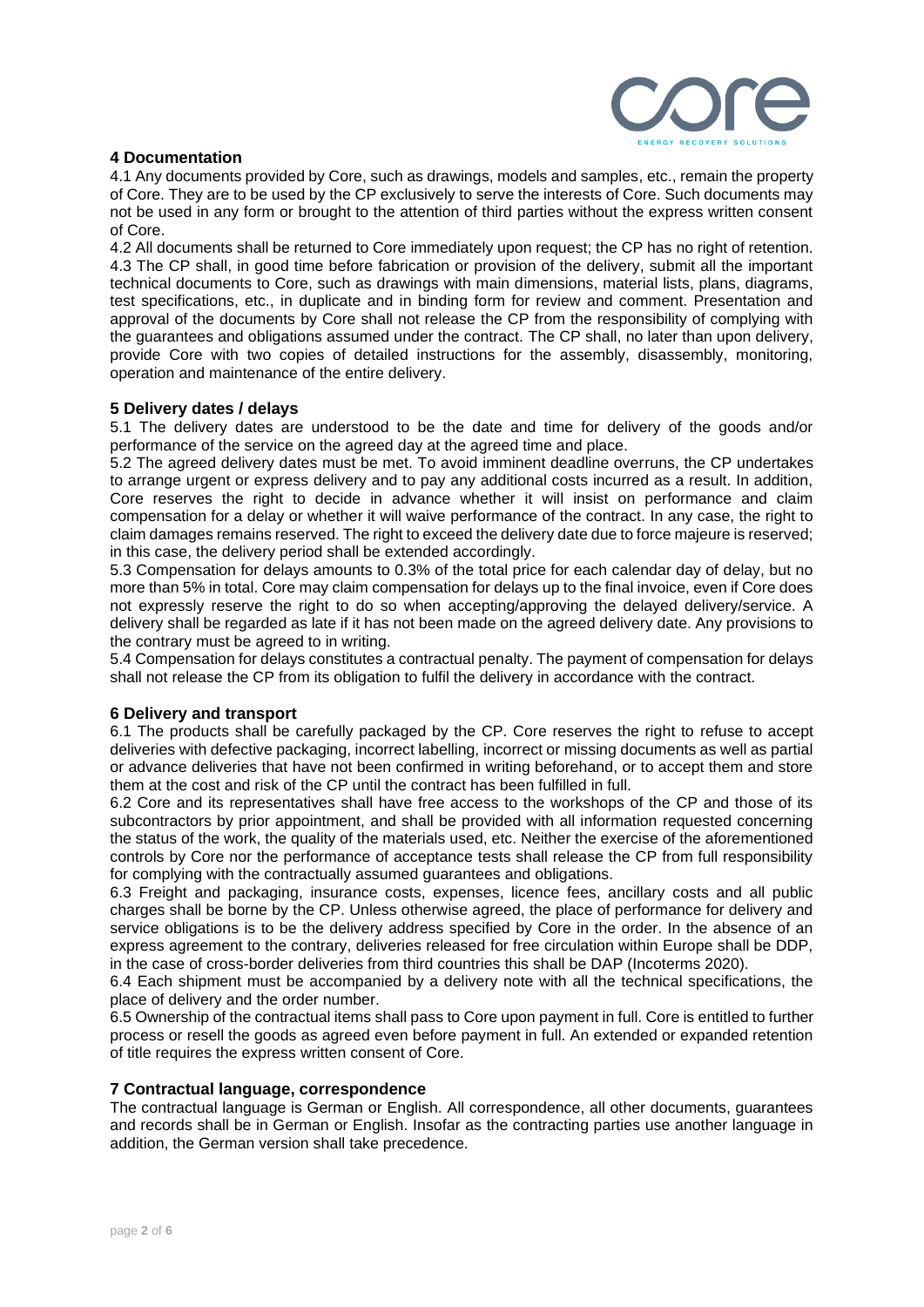

## **8 Acceptance of deliveries**

8.1 A delivery is regarded as accepted only after Core has had a reasonable time to inspect the delivery or, in the case of a defect in the goods delivered, after a reasonable time following the discovery of the defect.

8.2 If goods delivered to Core violate clauses 6 and 11 of these General Terms and Conditions or otherwise deviate from the order or violate contractual obligations, Core shall be entitled, without limiting any further rights to which Core is entitled on the basis of this agreement, to refuse acceptance of the delivery and to demand replacement of the goods delivered, to reduce the purchase price or to withdraw from the contract.

## **9 Invoicing**

9.1 Invoicing shall take place immediately after complete and defect-free delivery/service. Invoices shall be issued in such a way that they are verifiable on the basis of the respective order and that the deliveries/services performed can be clearly allocated. Invoices must meet the requirements of §§ 14, 14a UStG (the German Value Added Tax Act).

9.2 The Core order number and the CP's bank details must be noted on all documents such as confirmations, delivery notes, invoices and similar documents. Invoices should preferably be sent electronically to Core by the CP. The requirements for this are described in the "electronic supplier invoices" information sheet. (Core shall provide this information sheet to the CP upon request)

9.3 For services rendered at Core, invoicing shall be carried out via a form from the CP that has been agreed upon with Core and acknowledged by the relevant division heads of Core by means of their signature. Invoices that have not been properly submitted shall only be regarded as received by Core from the time of correction.

## **10 Payment**

10.1 Payments shall be made within 60 days of receipt of the invoice. Any terms of payment to the contrary must be stipulated in writing by the contracting parties.

10.2 Place of performance for payments is 08141 Reinsdorf, August-Horch-Straße 7.

10.3 If the final acceptance only takes place after trial operation and expiry of the warranty period, 10% of the final delivery price shall be retained as a warranty retention until after expiry of the warranty period. The warranty retention shall be regarded as security for the obligations of the CP under the warranty provisions. It shall be released by Core after the expiry of the warranty period if no defects have become apparent in the delivery or if the CP has completely fulfilled its warranty obligations. No interest shall be paid on the guarantee retention.

## **11 Warranty and liability**

11.1 a) Core already fulfils its obligation to inspect and give notice of defects by checking that the accompanying documents for the goods are checked for conformity with the recipient of the goods specified in the individual order, including the type and requested quantity of the contractual products ordered,

- by checking quantity differences as compared to the CP delivery note and the individual Core order,

- by checking externally visible transport damage to the packaging and the contractual products ordered

. b) The obligation to notify the CP immediately of any defects discovered is deemed fulfilled if the notification of defects is received by the CP within one week of the transfer of risk (in accordance with point 6.3 of these General Terms and Conditions of Purchase at the place of performance).

c) Core reserves the right to carry out an additional inspection of incoming goods. Moreover, Core is to give notice of defects as soon as they are discovered. In this respect, the CP waives the claim of late notification of defects.

11.2 The CP guarantees that the products to be delivered by it under the contract are free from defects in all respects and meet all contractually agreed specifications, in particular with regard to material, design, finish and technical design, documentation and required quality standards. The CP undertakes to maintain an appropriate quality management system and to have the necessary means and facilities for quality inspections.

The manufacture of the goods and the execution of the delivery shall be carried out with proven design and procedures. The latest developments in science and technology shall be observed. Maximum operational safety must be ensured. The product shall be designed in such a way that the need for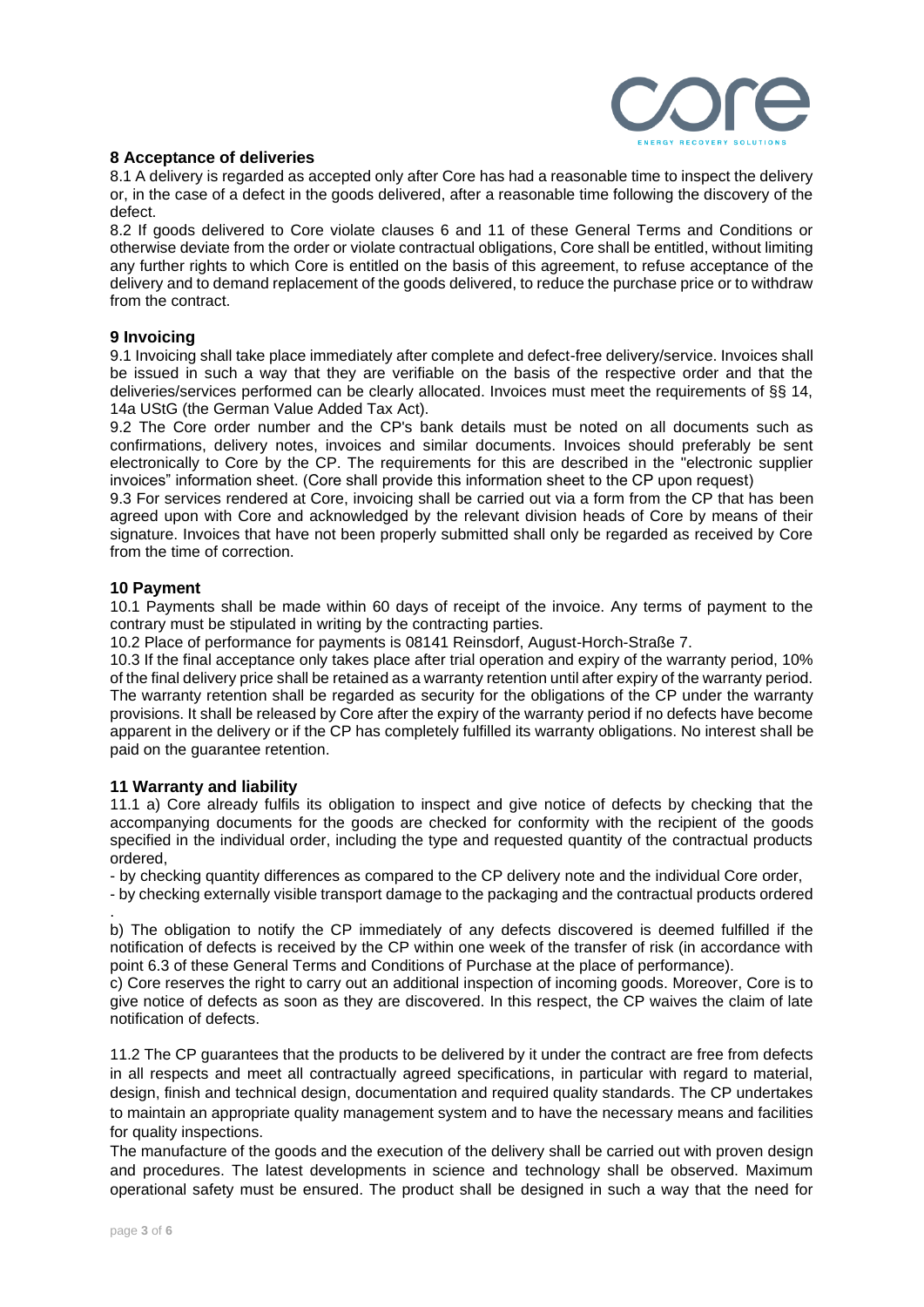

revisions and repairs is minimal and can be carried out in the shortest possible time with the least effort and cost.

All deliveries and services shall observe and comply with the relevant laws and regulations.

11.3 Unless otherwise agreed, claims based on material defects in the products delivered by the CP shall come under the statute of limitation after 24 months.

11.4 In the event of a defective delivery by the CP, Core shall be entitled, at its discretion and within the legal framework, to demand either rectification of the defect or delivery of a defect-free item from the CP.

11.5 The CP shall bear all expenses required to eliminate the defect or for the collection and subsequent delivery. In addition, the CP undertakes to bear all costs associated with the replacement or rectification of the defective contractual products, in particular the inspection, sorting, transport, labour and material costs, irrespective of whether these are incurred by Core or a customer of Core or a third party (e.g. the end customer).

11.6 The CP is also obliged to indemnify Core against any claims asserted by third parties due to the defectiveness of a contractual product, insofar as the CP is responsible for the defect. This shall also include the costs of any necessary replacement or rectification of products in which Core has incorporated defective contractual products as well as the costs for the warranty processing.

11.7 If, in the event of a series defect, the replacement of an entire series of contractual products or products of Core, into which the contractual products of the CP have been installed, becomes necessary, e.g. because an error analysis is uneconomical, not possible or not reasonable in the individual case, the CP shall reimburse the above-mentioned costs also with regard to the part of the affected series which technically does not have a defect.

A serial defect shall be deemed to exist in particular if the same defect occurs in at least 2.5% of the quantity of contractual goods of the same type delivered in a calendar month. According to the parties, if the 2.5% limit is exceeded, it no longer qualifies as a one-off qualitative deviation. In the case of a defect rate of less than 2.5%, an agreement is made between Core and the CP as to whether a serial defect exists.

11.8 Core is entitled to sort out and return or to scrap defective contractual items at its expense – after consultation with the CP.

11.9 Core shall also be entitled to remedy the defect itself to the extent necessary at the expense of the CP if there is imminent danger or special urgency. The parties agree that setting a deadline becomes unnecessary in the case of special urgency (e.g. a production stop at the customer). In these cases, Core shall inform the CP immediately and coordinate further measures with the CP.

11.10 In all other respects, the statutory provisions apply

## **12 Indemnification and holding harmless**

The CP guarantees that the delivery or use of the goods supplied by it does not infringe any third party rights (e.g. patents, trademarks, property rights, computer software rights) and undertakes to fully indemnify and hold Core harmless from any third party claims, proceedings, liabilities, damages and costs and expenses of whatever nature, insofar as they are related to the supply of goods and/or services by the CP or its failure to monitor the conditions indicated or the offer of such goods by Core to its customers.

## **13 Property rights**

The CP transfers all copyrights that it creates within the scope of this contract to Core. In particular, Core is granted the right to use such rights without restriction, for an unlimited period and free of charge.

## **14 Confidentiality**

The CP undertakes to uphold the confidentiality of all information and documents of which it becomes aware in the performance of the contract with regard to third parties. The CP shall limit access to such information and documents by its employees, agents and subcontractors to what is necessary. The same applies to the purpose of the delivery. The CP shall ensure that employees, agents, subcontractors and third parties submit to the same duty of confidentiality as the CP and hold themselves liable for any unauthorised breach of the duty of confidentiality. This obligation is unlimited in time.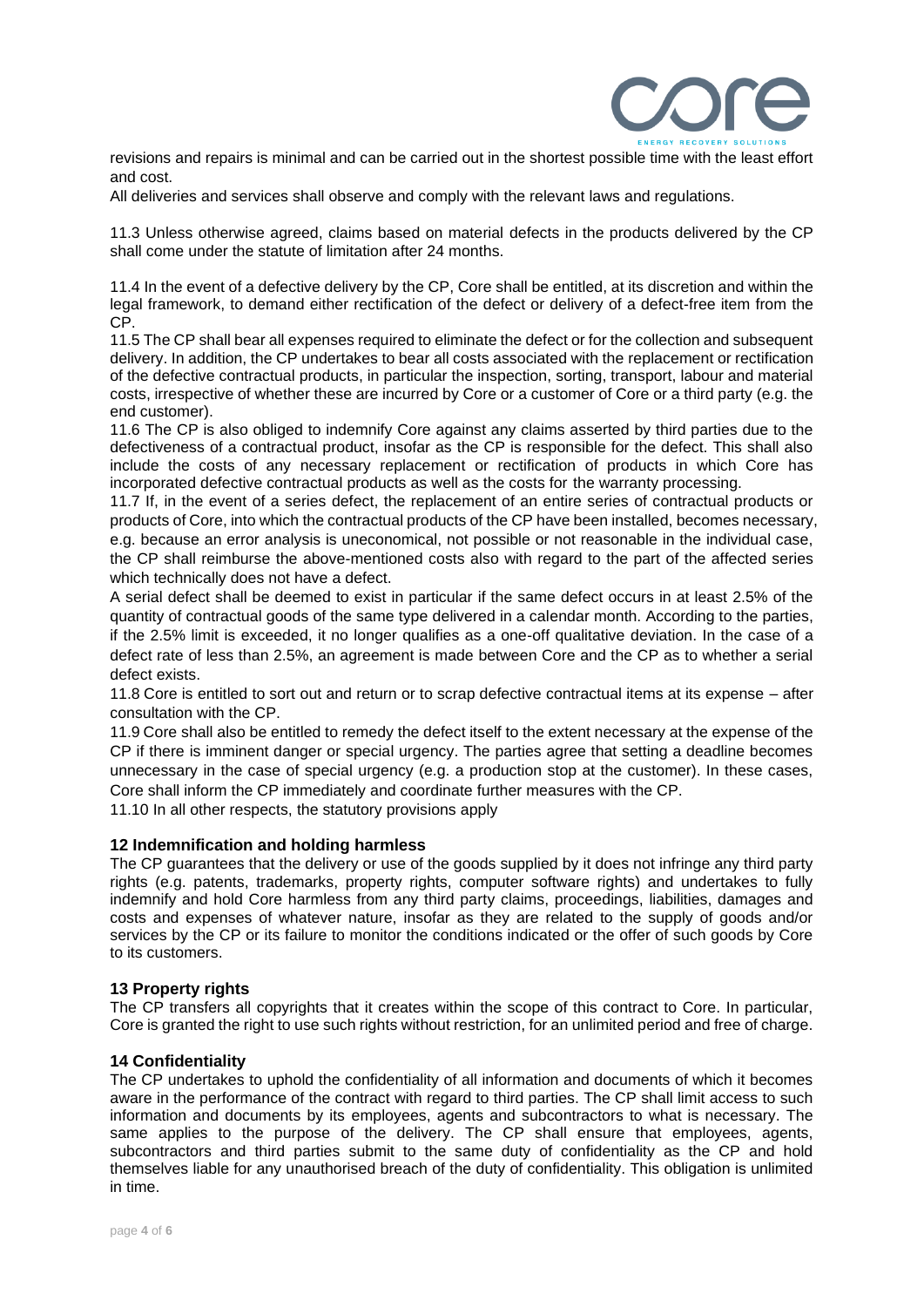

## **15 Ethical conduct**

15.1 The CP hereby warrants that it will not, directly or indirectly, make any payment, gift or other promise to its clients, to any official or employee of Core or to any third party in contravention of applicable law (including the U.S. Foreign Corrupt Practices Act and the UK Bribery Act) and that it has no knowledge that any other person will do so. The CP shall comply with all relevant laws, rules and regulations regarding bribery and corruption.

15.2 Nothing in these General Terms and Conditions obliges Core to reimburse the CP for any such payments or services.

15.3 The material breach of any provision of this Ethical conduct section shall entitle Core to terminate the contract with immediate effect, without prejudice to any further rights and remedies of Core under this contract or by law. The CP shall indemnify Core against all obligations, liabilities, costs and expenses to which Core may be subject as a result of any breach of any obligation under this section or as a result of the termination of this contract.

15.4 The CP shall ensure that it receives a copy of the Core code of conduct (Zehnder Group code of conduct) in a timely manner. The CP also has the option of obtaining the code of conduct via the Zehnder Group website. The CP shall, in the performance of its obligations under this contract, be guided by ethical rules of conduct substantially equivalent to the code of conduct of Core and shall ensure that its employees and subcontractors also conduct themselves accordingly in the performance of this contract.

## **16 Data protection**

Core is a subsidiary of Zehnder Group AG. Zehnder Group AG and its Group affiliates (hereinafter "Zehnder") comply with the relevant provisions of the Data Protection Act at all times. In the context of the respective order processing and cooperation with commercial partners, Zehnder is entitled to collect, process and use the data of the contact persons from the CP for all purposes related to the performance of the contract. The basis for this is the following:

- a) the processing of the contract in accordance with Art. 6(1)(b) of the EU General Data Protection Regulation (GDPR);
- b) the justified interests of Zehnder in accordance with Article 6(1)(f) of the GDPR.

Based on its justified interests, Zehnder may disclose and use the aforementioned data for the specified purposes within the Group affiliates. The recipients may be located in countries that do not have an equivalent level of data protection. In these cases, data protection is ensured with the Group affiliates by means of standard data protection contractual clauses in accordance with Art. 46(2)(c) of the GDPR. The data subject may object at any time to any further use of his/her personal data beyond the processing of the contract. For information or objections to data processing, please contact the following office: **[datenschutz@zehnder-systems.de.](mailto:datenschutz@zehnder-systems.de)** 

## **17 Data management incidents**

The CP must respond appropriately in the event of an incident regarding information security or cyber security. The CP undertakes to report such incidents, including personal data breaches pursuant to Article 33 of the EU General Data Protection Regulation, to Zehnder or any of its subsidiaries or affiliates without undue delay and no later than 48 hours after becoming aware of such an incident. These incidents are to be reported to: **security@zehndergroup.com**.

The notification must at the very least include the information set out in Article 33(3) of the EU General Data Protection Regulation. Notification to Zehnder does not exempt the CP from notifying the supervisory authority in accordance with Art. 33 of the EU General Data Protection Regulation.

## **18 Applicable law and place of jurisdiction**

17.1 The legal relationship shall be governed by the law of the Federal Republic of Germany, the UN Convention on Contracts for the International Sale of Goods of 11 April 1980 excluded.

17.2 The place of jurisdiction for all disputes arising from the contractual relationship is Zwickau/Germany. However, Core reserves the right to assert claims in any other competent jurisdiction.

## **19 Final provisions**

18.1 Should individual provisions of the agreement concluded between the parties be wholly or partially invalid or individual points be unregulated, this shall not affect the validity of the remaining provisions. In place of the invalid provision or the unregulated aspect, an appropriate provision shall be deemed to